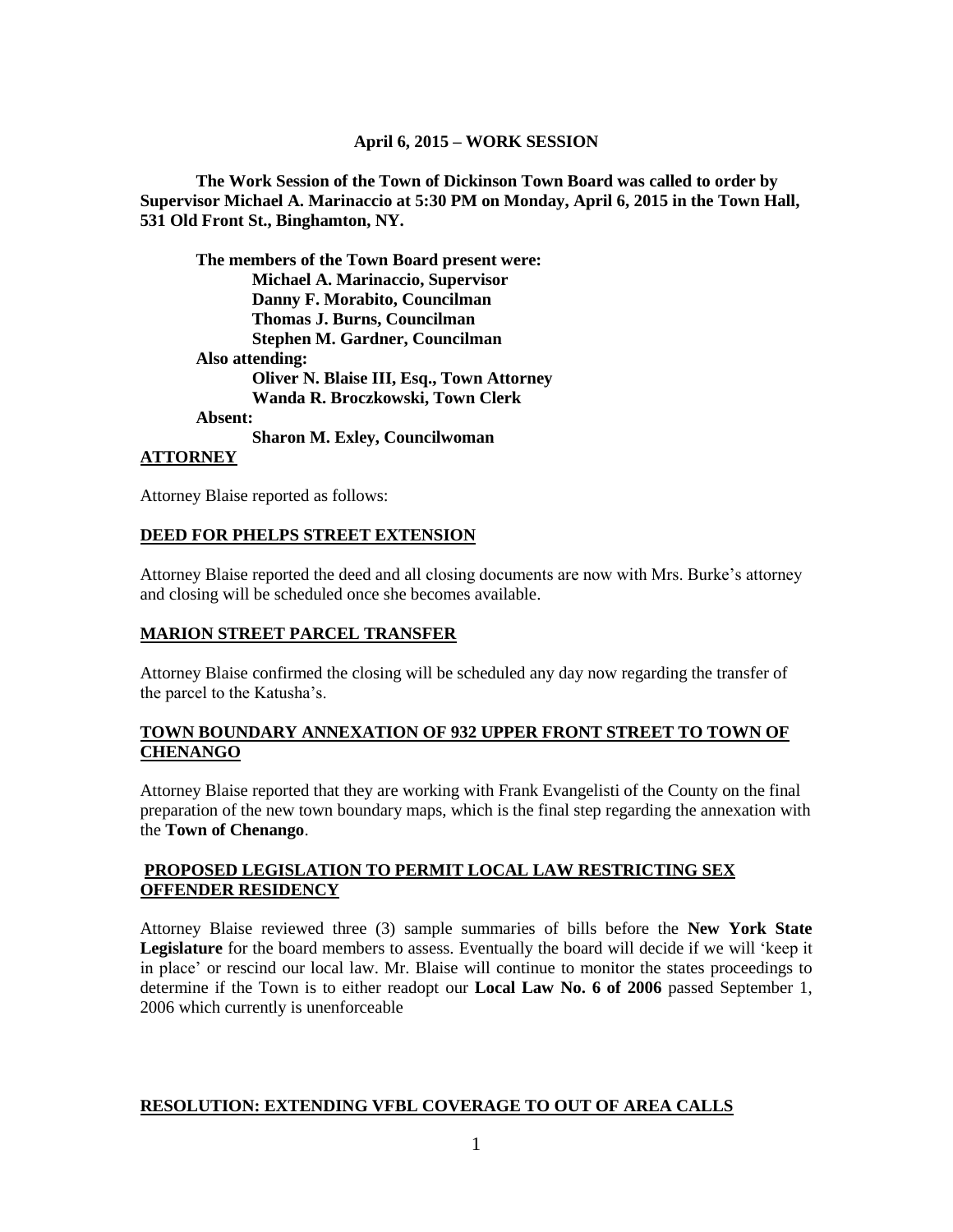Attorney Blaise provided a draft resolution for extending the **Volunteer Fire Benefits Law (VFBL) 209-I** under **Worker's Compensation**. Mr. Blaise described several scenarios of how this would aid volunteer fire fighters who come upon a scene outside of their home area. The process involves them being "deputized" at the scene by a jurisdictional officer in command in order to ensure they have **Worker's Compensation** protection during an emergency situation.

The resolution will be passed at the Regular Meeting, Monday April  $13<sup>th</sup>$ .

## **RESOLUTION NYSDOT REQUESTS FOR ROUTE 81/17 RESOLUTIONS**

Attorney Blaise is working on this for next week's meeting.

## **AGREEMENT REGARDINGDPW CONSOLIDATION WITH VILLAGE**

Attorney Blaise will prepare an agreement for review after discussing comments from Mr. Miller and Public Works Commissioner Kie.

### **NATION WIDE INSURANCE CLAIM**

Attorney Blaise received a **notice of claim** in the amount of \$2,171.80 due to damage to their insured's vehicle that occurred on January 3rd, 2015 at the corner of Front St. and Orchard Road at 1:00am. The claimant was following a town plow too closely as it stopped at the stop sign; then as it was turning around it backed into the claimant's vehicle. **NYMIR** declined the claim. Mr. Blaise will check with **NYMIR** and pass the materials he received onto **NYMIR**.

### **CHAIR**

### **2015 NEWSLETTER**

Supervisor Marinaccio stated there were several mistakes in the recent newsletter which included an incorrect **Red Cross** phone number and 2013 instead of 2015 on the header by the printer.

### **HIGHWAY LIGHTING NYSEG POLE LIGHT CREDITS**

Supervisor Marinaccio has cited problems researching the unlit pole light(s) in order to receive credits for these inoperable lamps. It is discouraging because we put a lot of effort into this report. In the interim a Terrace resident complained about the darkness at the Front and Old Front Streets intersection. Mr. Marinaccio will continue to pursue this matter.

### **PORT DICKINSON CONSOLIDATION MEETING UPDATES**

Supervisor Marinaccio reported success and accomplishment of all ongoing talks with the **Village of Port Dickinson** on **Highway Consolidation** result in a joint meeting with our Board, Public Works Commissioner Kie, their Mayor and Trustees.

### **PUBLIC ASSISTANCE WORKSHOP, APRIL 15, 8:30AM, TOWN OF CHENANGO**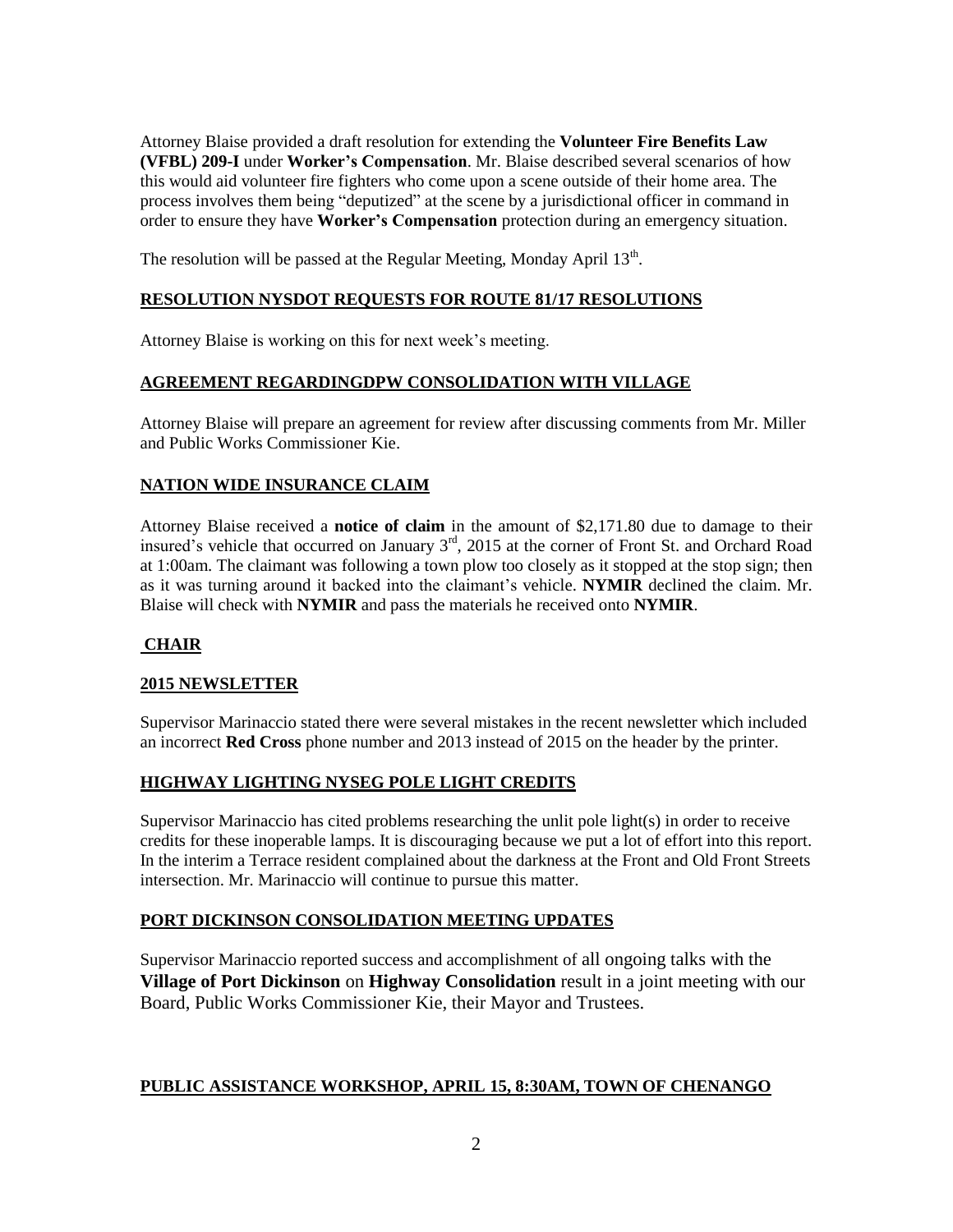Supervisor Marinaccio announced a **Public Assistance Workshop**, April 15, 8:30am, being held at the **Town of Chenango**.

## **TAX CAP MEETING(S) SCHEDULED**

The next tax cap/shared services meeting will be April 16, 2:30pm, at the County building. Supervisor Marinaccio will attend and report back on this. State legislators will discuss possible exemptions related to the tax cap formula.

# **SEX OFFENDER STATE RESIDENCY LAW**

Supervisor Marinaccio was one of five speakers participating in a Press Conference on Thursday, March 26th at **Otsinengo Park** sponsored by the **Broome County Legislature** in support of protecting our children from sexual offenders by making people aware of the recent NY State law voiding any local laws. Assembly and Senate bills are under review and we shall wait to see the outcome.

### **ASSOCIATION OF TOWNS AND VILLAGES (AOTV)**

Supervisor Marinaccio informed us the next **AOTV** meeting will be held on Thursday, April 23, 6:30 PM. The association received the decline of Terry Kellog, the nominee for President for a second term. According to the by-laws, the **Board of Officers** can nominate someone. Mr. Marinaccio will keep us informed.

### **JOHNSON CONTROLS**

Supervisor Marinaccio, Joel Kie and Beverly Wike will meet with a representative of **Johnson Controls** to offer us a retrofit on the new street lighting. It is expensive but in 2 to 3 years the cost of the retrofit is realized.

### **PHELPS STREET EXTENSION REVENUE**

Supervisor Marinaccio wrote several letters to government heads, **BMTS** and **NYS DOT** soliciting revenue for the proposed **Phelps Street** extension project in regards to the safety issues when trains back-up and block the train tracks. Mr. Marinaccio received a communication that during a recent two (2) hour road block one woman 'crawled' under the stopped train to prevent being late for work as her husband waited for her on the other side of the tracks. The board is concerned for resident safety.

### **PROSPECT TERRACE FIRE COMPANY MEMBERSHIP LISTING**

Supervisor Marinaccio received a letter from the Secretary of the **PTFC** list of the new Board Officers. Per Attorney Blaise, the Town should be given a complete list of all members of the **PTFC**. The Town Board must pass a resolution acknowledging all of their members. Mr. Marinaccio will confirm the active members to pass this resolution under the **FBO**.

### **16 FRANCIS STREET**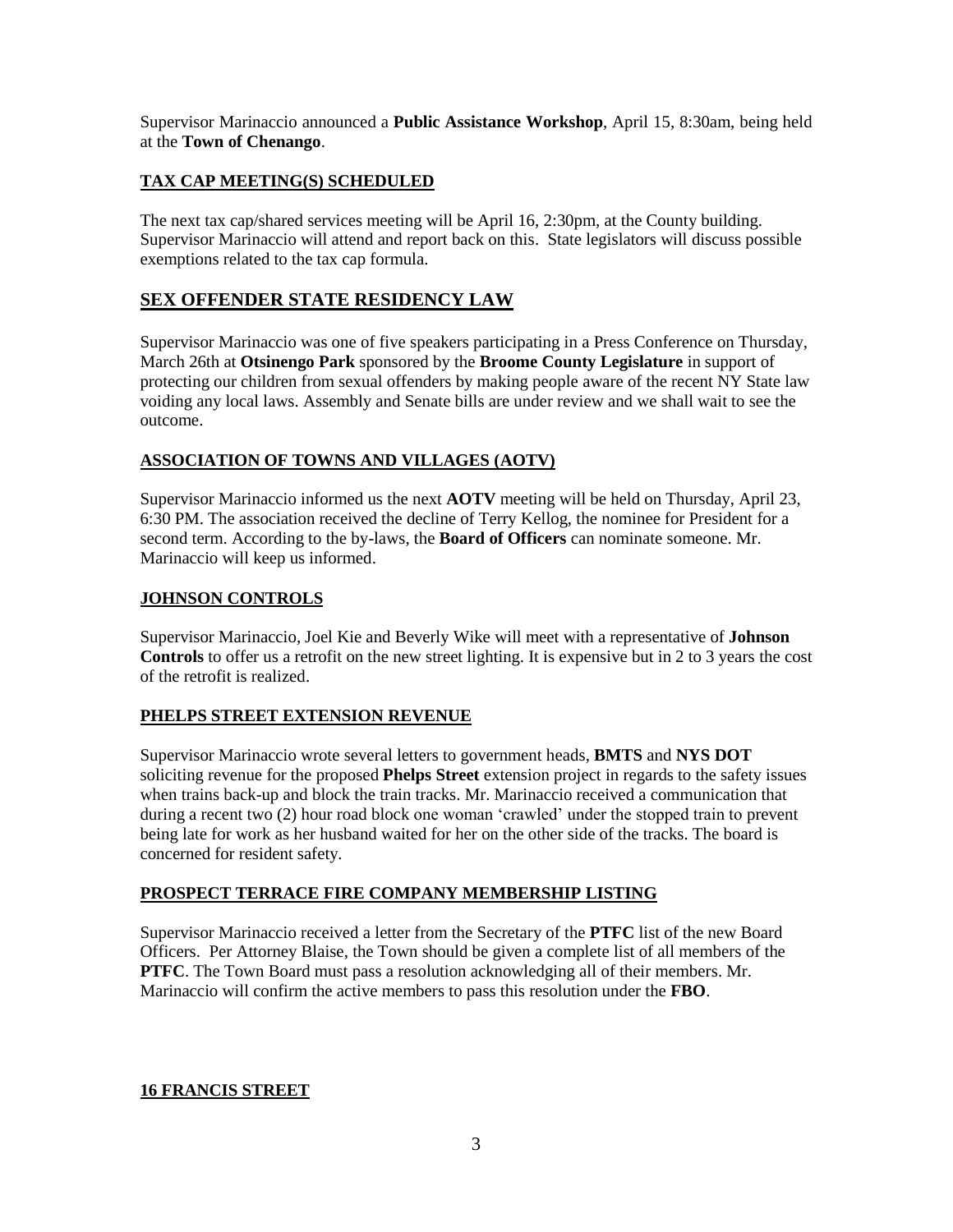Supervisor Marinaccio corroborated we had a meeting with our Town Attorney and the owner and landlord of **16 Francis Street** regarding continual and supporting police reports documents. We shall be on watch for potential issues before shutting down the property and call him back in as necessary. The property owner wants to cooperate with the Town and respect Town law.

## **PUBLIC WORKS**

Public Works Commissioner Kie stated of the December \$18,000 bill Mr. Cook sent us, the check can be released now that we have all the documents for the survey of smoke testing work. There were just a few issues. Five (5) were sewer cap clean outs and one had infiltration issues on Johns Street.

## **WATER BREAKS**

Mr. Kie reported discrepancies of who is responsible for frozen water pipes and sewer breaks in reference to Code. There are contradictions under the CODE and it is unclear who is responsible. Public Works Commissioner Kie will advise Oliver what sections apply so he can start researching this.

# **CMOM – VIDEO CAMERA INVESTIGATIVE WORK SUMMARY**

*Public Works Commissioner Kie cited several areas of the town need major infrastructure repair during videoing of water and sewer pipes:*

**Sowden Street** – Clay pipe is eroding and one section is collapsing. Mr. Kie would like to be proactive to get the work completed before **NYS DOT** erects the proposed noise barriers along future I-86. The flow through these two sewage pipes stem from **BOCES, Broome Developmental, Ely Park** and everyone up on **Glenwood Road** hill. Cost is \$37,000 or \$79,000 depending on what method we utilize.

**Bellaire Drive**- Water continually drains onto the road which in the winter months ice sheets form over the whole road. Upon investigating this situation **CMOM** work was also performed and it was determined the sewer pipe needs repair in the amount of \$123,000 which would wipe out most of the highway fund which currently has \$146,000.

**True Street** – Two (2) water services froze over the winter. While examining the water lines it is recommended before completing the repair, it would be a good idea to install a new fire hydrant. Renovation costs would be \$37,000.

**Plan:** Review all options and decide where the funding would come from.

# **FIRE HYDRANT MAINTENANCE**

Public Works Commissioner reported the fire department is looking to color code the fire hydrants to specify the size of the main, flow and force of pressure for the benefit of fire fighters. It will be put under consideration during fire hydrant maintenance.

### **CODE**